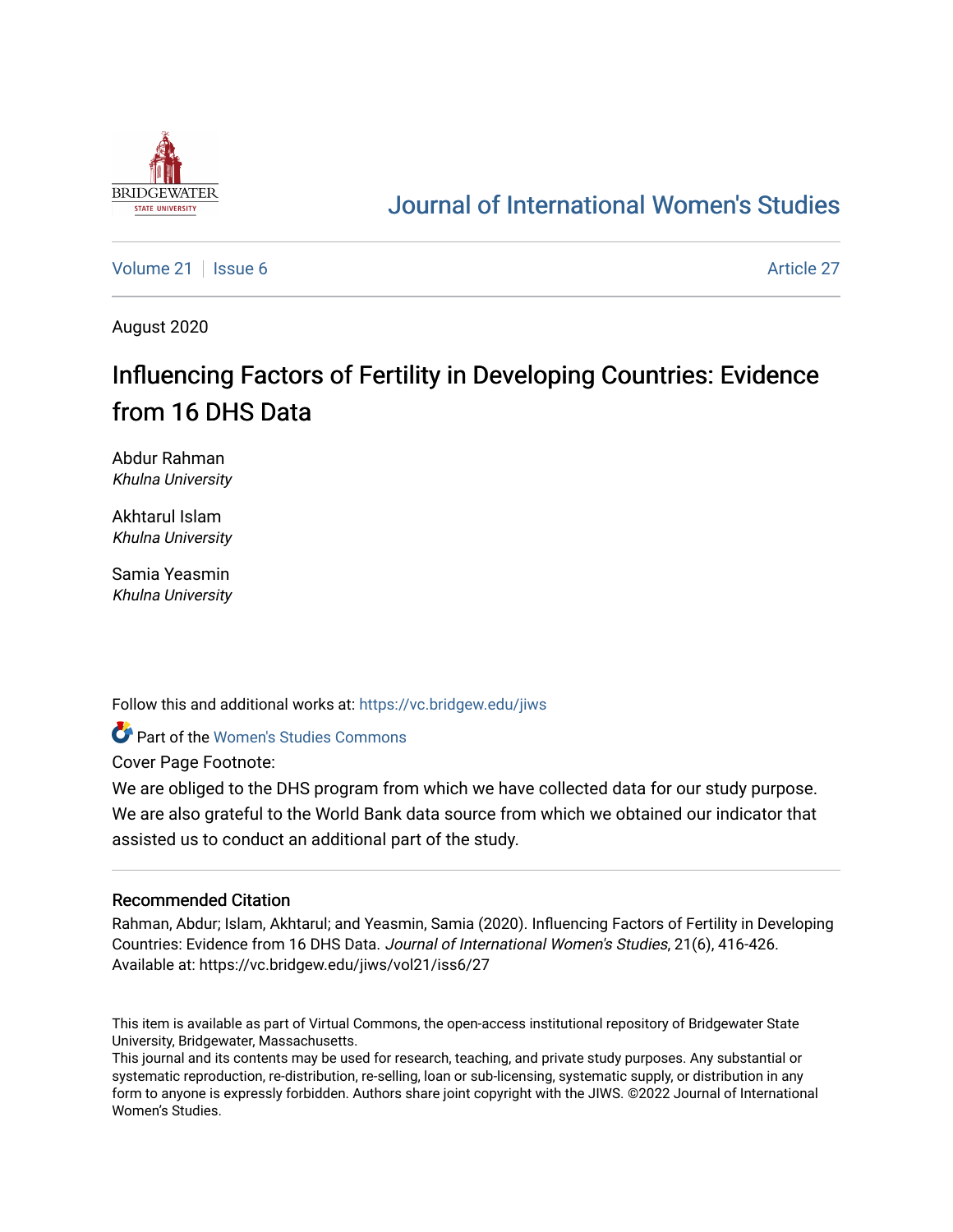## Influencing Factors of Fertility in Developing Countries: Evidence from 16 DHS Data

## Cover Page Footnote

We are obliged to the DHS program from which we have collected data for our study purpose. We are also grateful to the World Bank data source from which we obtained our indicator that assisted us to conduct an additional part of the study.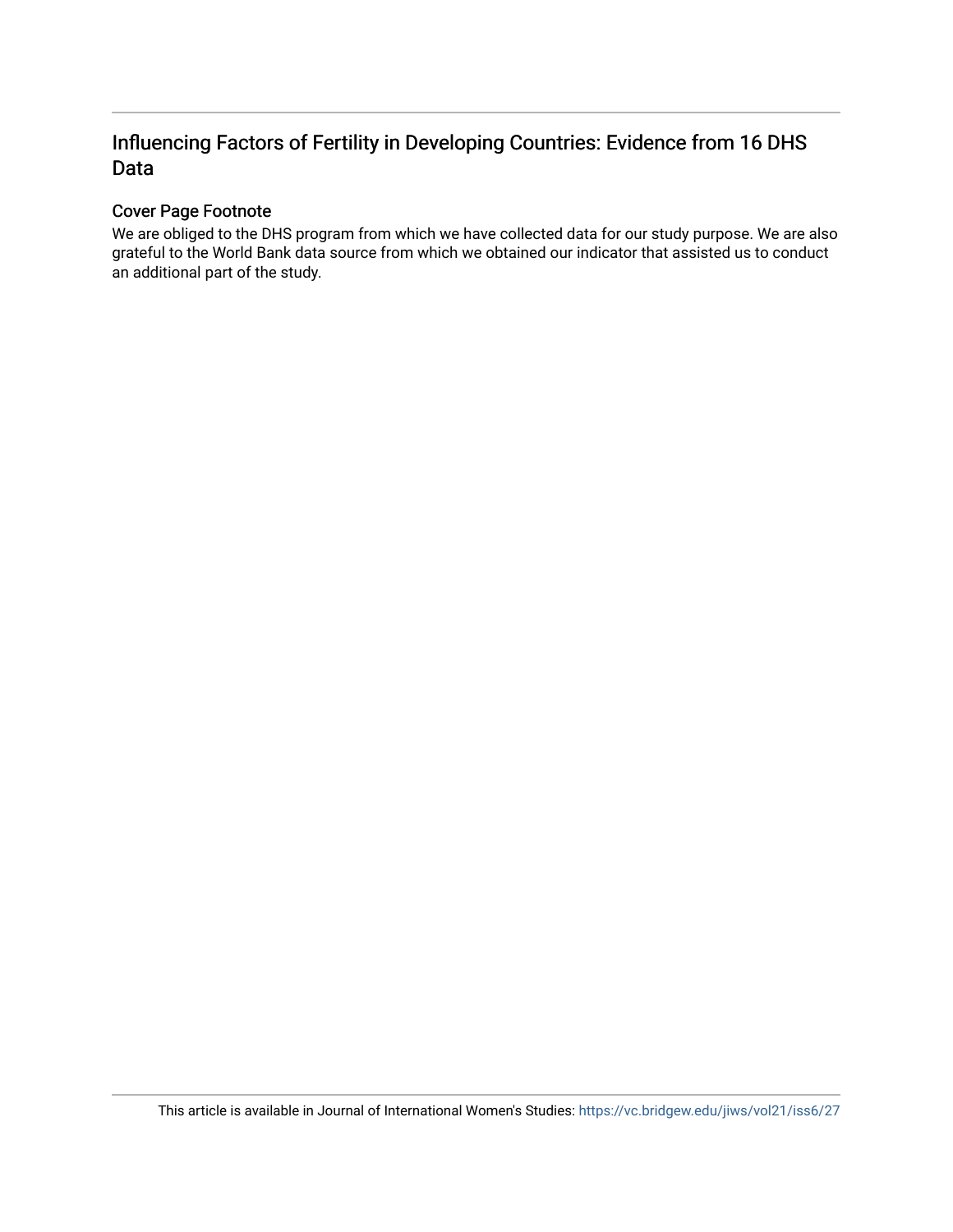#### Rahman et al.: Influencing Factors of Fertility in Developing Countries

This journal and its contents may be used for research, teaching and private study purposes. Any substantial or systematic reproduction, re-distribution, re-selling, loan or sub-licensing, systematic supply or distribution in any form to anyone is expressly forbidden. ©2020 Journal of International Women's Studies.

## **Influencing Factors of Fertility in Developing Countries: Evidence from 16 DHS Data**

By Abdur Rahman<sup>1</sup>, Md. Akhtarul Islam<sup>2</sup> and Samia Yeasmin<sup>3</sup>

## **Abstract**

Objective: This study aims to identify factors that have a substantial impact on the fertility performance of the human population in developing countries.

Methods: We have used 16 different countries' demographic and health survey data to complete the study. To address the study objective, binary logistic regression random effect metaanalysis and random effect meta-regression are used.

Results: At the end of the analysis, it is found that Odds Ratio (OR) for variable women's age is 0.06 [0.06; 0.07] for the event high fertility which is least among all other results. OR for education of women and partner be respectively 0.31 [0.25; 0.39] and 0.44 [0.35; 0.56]. OR for age at first marriage was found to be 0.47 [0.40; 0.56] for the event high fertility. On the other hand, per-capita-health-expenditure can explain 57.14% of the total amount of variation for the variable age at first marriage. Additionally, 49.17% of the heterogeneity can be explained by annual population growth for the variable type of place of residence.

Conclusion: In a developing country, women's age is the most important factor to explain fertility performance. After women's age, an increase in education for both partners and women lead to fertility decline. Another unusual factor that influences fertility behavior is the per capita health expenditure of a country. A rise in per capita health expenditure ultimately leads to fertility decline.

Keywords: Fertility, Factors, Developing countries, Meta-analysis

### **Introduction**

Fertility behavior or human population is largely dependent on the complex web of socioeconomic, biological and behavioral factors. So to obtain the impact of one particular factor we need to control others (Hakim, A., & Mahmood, N. (1994). In the recent past, it is observed that several developing countries have experienced a faster decline in fertility performances (Bulatao, 1984).

In the past decades' factors playing important roles to explain fertility are shaped by factors such as trends in fertility rates, a changing societal context for childbearing, and the development of data and applied mathematics tools for testing knowledge domain and construction models (Woods, 1994). The declining fertility rate in Southeast Asian countries is caused by several

<sup>1</sup> Abdur Rahman–Researcher, Statistics Discipline, Khulna University, Khulan-9208, Bangladesh. Email: [akashrahman32@gmail.com.](mailto:akashrahman32@gmail.com)

<sup>2</sup> Md. Akhtarul Islam–Assistant Professor, Statistics Discipline, Khulna University, Khulan-9208, Bangladesh. Email: [akhtarulstat@ku.ac.bd.](mailto:akhtarulstat@ku.ac.bd)

<sup>3</sup> Samia Yeasmin–Researcher, Statistics Discipline, Khulna University, Khulan-9208, Bangladesh. Email: [rakhy152036@gmail.com.](mailto:rakhy152036@gmail.com)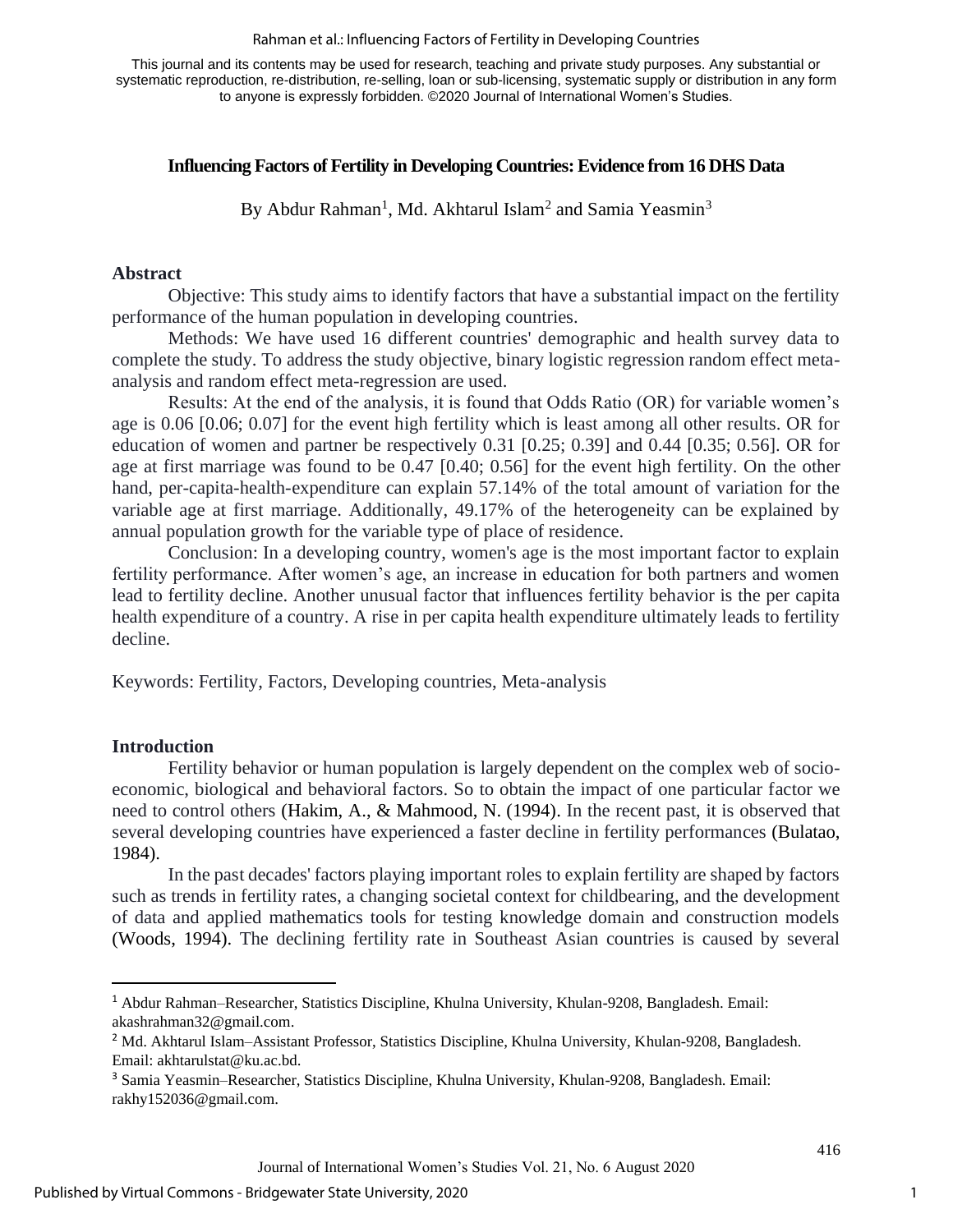factors such as postponed marriage, increasing coverage of quality reproductive health services, declining infant mortality rate, family structure, increasing adult education level particularly for female as well, cultural tradition and religious beliefs (Hirschman & Guest, 1990).

The record of fertility trends within the developing world suggests that when a fertility decline is afoot it typically continues while not important interruption till the replacement level of around 2 births per woman is reached (Bongaarts, 2008). In Pakistan age is the most important variable explaining the variance of fertility, with older women having higher fertility. Also, the rise of age at marriage and an increase in education influences the low fertility of women in Pakistan (Hakim & Mahmood, 1994). Fertility transition undoubtedly can be understood through Economic reasoning (Cleland & Wilson, 1987). There are some unusual criteria for the fertility rate. Like, son preferences are common in parts of Asia and the Middle East. So high fertility is seen there if the first few children are girls for the desire of male children (Bongaarts, 2001). Also, in developing countries, Muslims have higher fertility than other religious groups (Jones, 2006). Very little is known about the potential influence of body weight on fertility (ie, the number of children) in the general population (Jokela et al., 2007). The main objective of this study is to identify factors that have a substantial impact on the fertility performance of the human population in developing countries from 2006 to 2014 DHS data.

## **Material and methods**

## *Data Sources*

This study extracted relevant information from nationally representative secondary data set of 16 Demographic and Health Survey of developing countries. A country is considered to be developing if they are trying economically and socially towards betterment by economic and social maintenances and proper policy implementation (Paul & Bhuimali, 2019).

These countries were taken into consideration based on some criteria such as (a) countries are developing, (b) availability of the variables required to conduct the study, (c) access to the DHS data, etc. From the developing countries found from (list of developing countries, 2019) (d) size of the data is large enough to compute valid effect size that filled our requirements were taken in the study consideration. For all the countries, the Individual Record (IR) data was used, where only ever-married women age 15-49 are included. The unit of analysis is thus women in the study.

The DHS has a standardized procedure and well-defined questionnaire to collect data of a certain territory or country. Therefore, one can compare the estimates found from DHS data without having problems ("DHS", 2019).

For meta-regression, per-capita-health-expenditure, annual population growth and GDP (gross domestic product) of countries were included in the analysis which was obtained from the World Bank website ("World Bank", 2019).

## *Dependent Variable*

The study is conducted based on fertility as a dependent variable of interest. This is measured as a two-category dummy variable. That has two distinct categories of fertility as 'low' and 'high'. The dependent variable is formed using the DHS data where the original variable was "Total children ever born". If the number of total children ever born is between '1 to 2' it is termed as 'low' fertility if the number is 'above 2' it is termed as 'high' fertility.

2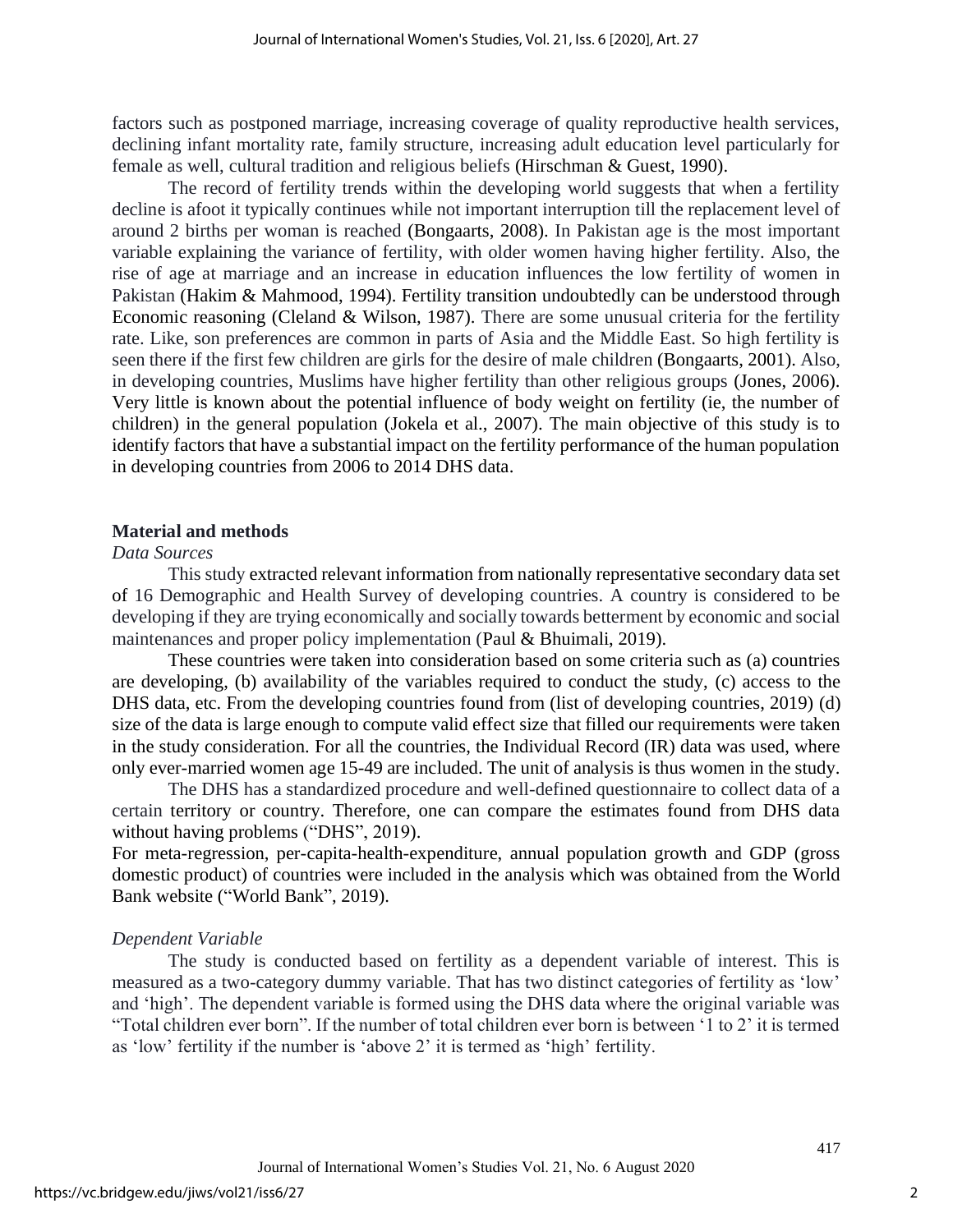In the meta-analysis, we have considered high fertility as our event and low fertility as our nonevent. And we investigated how the influence of the independent variable is deviating for the event (high fertility) in different countries.

## *Independent Variables*

Considering our study purpose and analyzing numerous works of literature, we have selected one dependent variable and seven independent variables where the fertility level is our dependent variable. And we have the following independent variables: women's current age, women's education level, husband/partner's education level, wealth index, type of place of residence, age at first cohabitation/marriage and body mass index. *Binary Logistic Regression*

This is a statistical method for analyzing a dataset in which there are one or more independent variables that determine an outcome. The binary logistic regression is similar to multiple linear regression except the outcome is measured with a dichotomous variable (where outcomes have two independent levels). Logistic regression generates the coefficients (and its standard errors and significance levels) of a formula to predict a logit transformation of the probability of the presence of the characteristic of interest.

In a logistic regression model, the dichotomous variable is defined as,

$$
Y = \begin{cases} 1; & the presence of characteristics \\ 0; & absence of characteristics \end{cases}
$$

Where, the odds are defined as,

Odds = 
$$
\frac{p}{1-p}
$$
 =  $\frac{Probability\ of\ presence\ of\ characteristics}{Probability\ of\ absence\ of\ characteristics}$ 

Thus, the logit model is defined as,

$$
logit(p) = \beta_0 + \beta_1 X_1 + \beta_2 X_2 + \beta_3 X_3 + \cdots + \beta_k X_k
$$

Where the probability of the presence of the characteristic of interest is represented with p. The logit transformation is defined as the log of odds.

$$
Log\left(\frac{p}{1-p}\right)=Logit(p)=\beta_0+\beta_1X_1+\beta_2X_2+\beta_3X_3+\cdots+\beta_kX_k
$$

In our analysis of BDHS data, fertility is our dependent variable which is a two-category dummy variable. Categories of the dependent variable is defined as: "low fertility" and "high fertility". So to estimate the impact of the independent variables (women's age, women's education, partner's education, wealth index, type of place of residence, age at first marriage and Body Mass Index) on the dependent variable we used logistic regression (Tranmer & Elliot, 2008).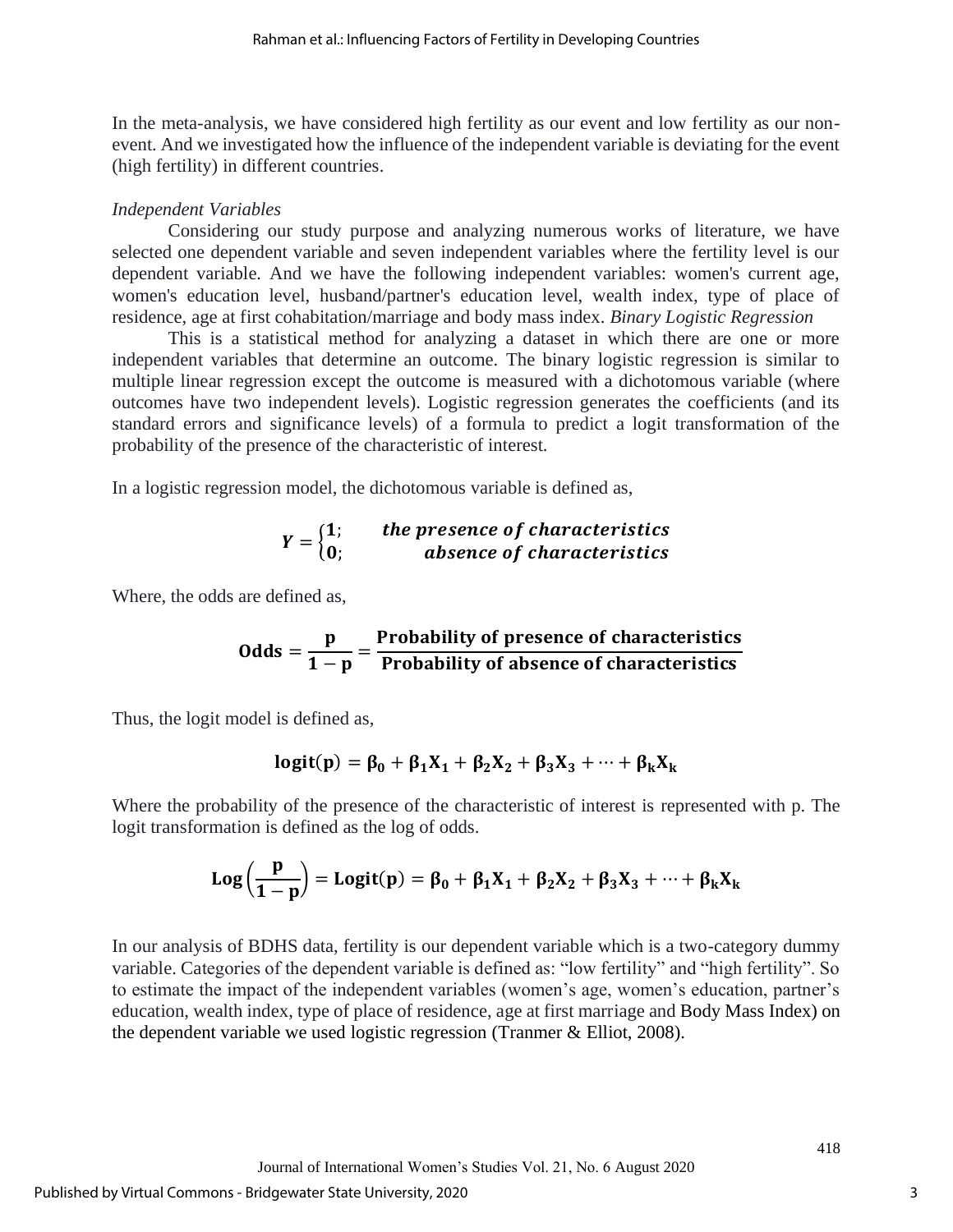## *Random Effect Meta-Analysis*

Basically, in a meta-analysis possibly two sources of heterogeneity are presented. One is sampling error or within-study variation. Another is due between studies variability, which can be due to characteristics in the samples, variation in the sample, design quality, etc. Mathematically, observed effect in a random effect meta-analysis can be represented as  $Y_i = \mu + \zeta_i + \varepsilon_i$ ;  $Y_i$  is the observed effect,  $\mu$  represents the grand mean,  $\zeta_i$  represents the true effect of studies from the grand mean, and  $\varepsilon_i$  be the deviation between an observed and true effect of the study (Chen & Peace, 2013; Borenstein et al., 2011).

## *Random Effect Meta-Regression*

Meta-regression is used to explain extra heterogeneity (or the residual heterogeneity) where we use study-level moderators or study-level independent variables. Where the study-level moderators are chosen based on the reported effect size as dependent variables. The variance of the effect size in incorporated as the weight in the analysis. And it is often said that meta-regression is similar to multiple regression analysis and the theory of regression can also be used in metaregression. Thus, the work of meta-regression is to find whether study characteristics (either continuous or discrete) influence the study effect size (dependent variable) by regressing effect size on study characteristics (independent variables). In a meta-regression, we typically use two kinds of meta-regression models: fixed effect meta-regression and random-effect meta-regression (Chen & Peace, 2013).

A meta-regression model can be typically represented as

$$
log(effect\ size) = \alpha + \beta \times moderator + \epsilon
$$

where effect size is OR/ Risk Ratio/ Risk difference, etc. α be the intercept term, β be the slope or meta-regression co-efficient and  $\epsilon$  be the random error terms.

In a fixed effect meta-regression model, only within-study variation is taken into account. On the other hand, in a random effect model both within and between studies variations were taken into consideration. Although random effect meta-regression are highly used in practice, it is said that fixed-effects meta-regression is more powerful, but is less reliable if the between-study variation is significant (Borenstein, 2011; Van Houwelingen et al., 2002; Normand, 1999).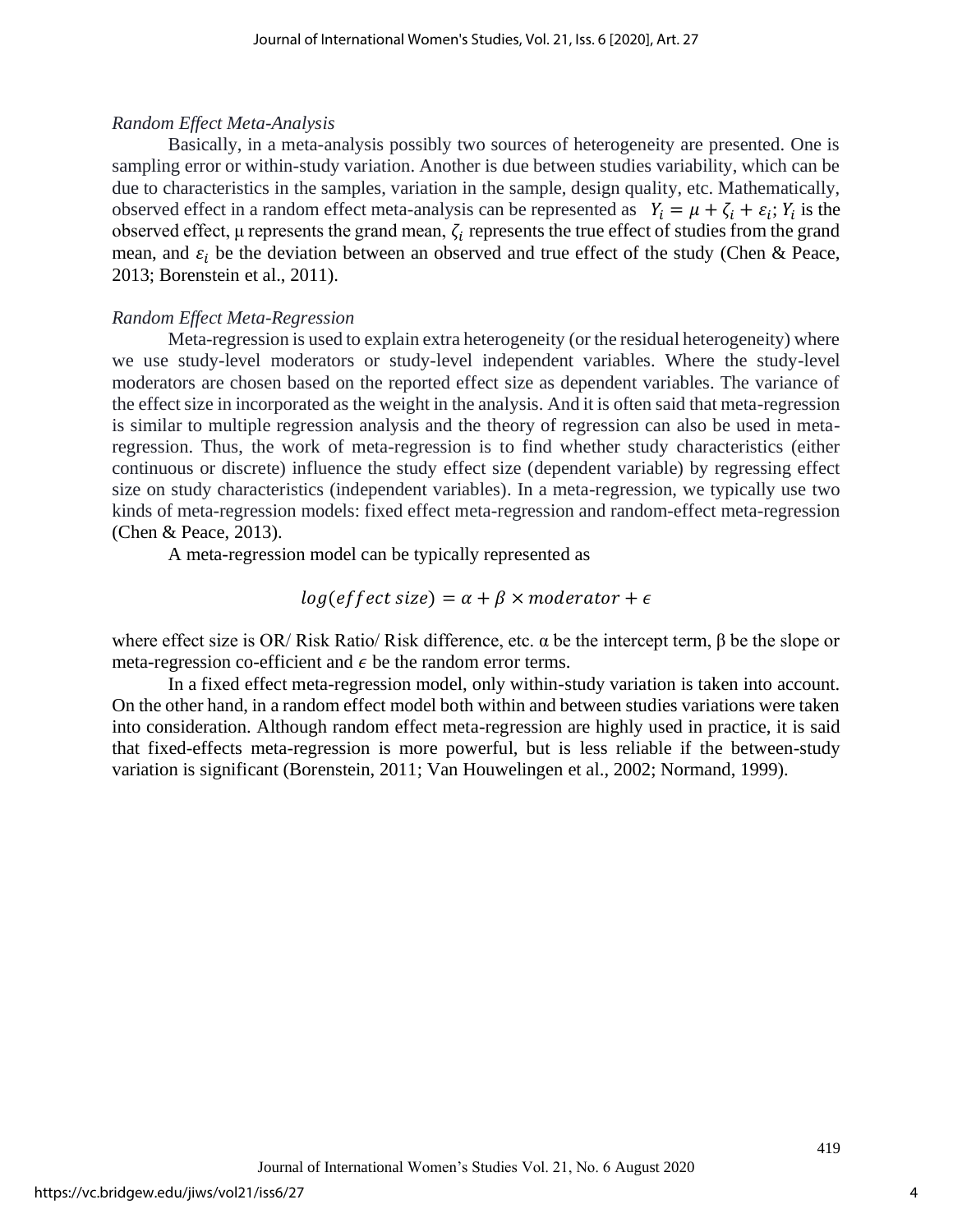## **Results**

**Table 1: Baseline characteristics (count (%)) of DHS data**

| Country                       | Alba<br>nia<br>2008<br>$-09$ | Aze<br>rbaij<br>an<br>200<br>6      | Ban<br>glad<br>esh<br>201<br>$\overline{4}$ | Ca<br>mbo<br>dia<br>201<br>4        | Ca<br>mer<br>oon<br>201<br>1      | Egy<br>pt<br>201<br>4                 | Ga<br>mbi<br>a<br>201<br>3        | Jord<br>an<br>201<br>$\overline{c}$     | Ken<br>ya<br>201<br>$\overline{4}$      | Les<br>otho<br>201<br>$\overline{4}$ | Mal<br>dive<br>${\bf S}$<br>200<br>9 | Nep<br>al<br>201<br>$\mathbf{1}$      | Paki<br>stan<br>201<br>$2 - 13$       | Peru<br>201<br>$\overline{c}$       | Tan<br>zani<br>a<br>201<br>$5 - 16$ | Tim<br><b>or</b><br>200<br>$9-10$   |
|-------------------------------|------------------------------|-------------------------------------|---------------------------------------------|-------------------------------------|-----------------------------------|---------------------------------------|-----------------------------------|-----------------------------------------|-----------------------------------------|--------------------------------------|--------------------------------------|---------------------------------------|---------------------------------------|-------------------------------------|-------------------------------------|-------------------------------------|
| Women's Age                   | Abo<br>ve<br>25              | 493<br>1<br>(65)                    | 536<br>$\overline{c}$<br>(63.<br>5)         | 120<br>00<br>(67,<br>2)             | 109<br>68<br>(62.<br>4)           | 803<br>8<br>(52.<br>1)                | 170<br>31<br>(78.<br>3)           | 520<br>$\mathfrak{2}$<br>(50, 50)<br>8) | 954<br>5<br>(84.<br>1)                  | 183<br>26<br>(59)                    | 355<br>3<br>(53.<br>7)               | 532<br>$\boldsymbol{0}$<br>(74.<br>6) | 716<br>5<br>(56.<br>5)                | 102<br>58<br>(75.<br>7)             | 151<br>19<br>(63.<br>3)             | 735<br>6<br>(55.<br>5)              |
|                               | Up<br>to<br>25               | 265<br>3<br>(35)                    | 308<br>2<br>(36.<br>5)                      | 586<br>3<br>(32.<br>8)              | 661<br>$\mathbf{0}$<br>(37,<br>6) | 738<br>8<br>(47.<br>9)                | 473<br>$\mathbf{1}$<br>(21.<br>7) | 503<br>$\mathbf{1}$<br>(49.<br>2)       | 180<br>7<br>(15.<br>9)                  | 127<br>53<br>(41)                    | 306<br>8<br>(46.<br>3)               | 181<br>$\mathbf{1}$<br>(25.<br>4)     | 550<br>9<br>(43.<br>5)                | 330<br>$\mathbf{0}$<br>(24.<br>3)   | 876<br>9<br>(36.<br>7)              | 591<br>$\overline{0}$<br>(44.<br>5) |
| Women<br>Education            | Une<br>duca<br>ted           | 32<br>(0.4)<br>$\lambda$            | 114<br>(1.4)<br>$\mathcal{L}$               | 420<br>6<br>(23.<br>5)              | 223<br>3<br>(12.<br>7)            | 279<br>6<br>(18.<br>1)                | 486<br>$\mathbf{1}$<br>(22.<br>3) | 507<br>9<br>(49.<br>6)                  | 408<br>(3.6)<br>$\lambda$               | 418<br>3<br>(13.<br>5)               | 81<br>(1.2)<br>$\lambda$             | 194<br>$\mathbf{1}$<br>(27.<br>6)     | 487<br>6<br>(38.<br>5)                | 762<br>5<br>(56.<br>2)              | 695<br>(2.9)                        | 199<br>8<br>(15.<br>1)              |
|                               | Edu<br>cate<br>d             | 755<br>$\overline{2}$<br>(99.<br>6) | 833<br>$\mathbf{0}$<br>(98.<br>6)           | 136<br>57<br>(76.<br>5)             | 153<br>45<br>(87,<br>3)           | 126<br>30<br>(81.<br>9)               | 169<br>01<br>(77.<br>7)           | 515<br>$\overline{4}$<br>(50, 50)<br>4) | 109<br>44<br>(96.<br>4)                 | 268<br>96<br>(86.<br>5)              | 654<br>$\overline{0}$<br>(98.<br>8)  | 510<br>3<br>(72.<br>4)                | 779<br>$\tau$<br>(61.<br>5)           | 593<br>3<br>(43,<br>8)              | 231<br>93<br>(97.<br>1)             | 112<br>68<br>(84.<br>9)             |
| Partner's<br>Education        | Une<br>duca<br>ted           | 42<br>(0.8)<br>$\mathcal{L}$        | 50<br>(0.9)<br>$\mathcal{E}$                | 506<br>$\overline{c}$<br>(28.<br>3) | 133<br>9<br>(10.<br>4)            | 203<br>5<br>(19.<br>2)                | 355<br>1<br>(16.<br>3)            | 459<br>9<br>(65)                        | 269<br>(2.4)<br>$\lambda$               | 145<br>7<br>(13.<br>8)               | 741<br>(17.<br>1)                    | 229<br>3<br>(36.<br>7)                | 182<br>$\boldsymbol{0}$<br>(18.<br>6) | 421<br>5<br>(31.<br>2)              | 230<br>(1.4)                        | 106<br>$\overline{c}$<br>(13)       |
|                               | Edu<br>cate<br>d             | 510<br>6<br>(99.<br>2)              | 567<br>8<br>(99.<br>1)                      | 127<br>98<br>(71.<br>7)             | 114<br>85<br>(89.<br>6)           | 854<br>5<br>(80.<br>8)                | 182<br>07<br>(83.<br>7)           | 247<br>7<br>(35)                        | 110<br>70<br>(97.<br>6)                 | 909<br>5<br>(86.<br>2)               | 359<br>4<br>(82.<br>9)               | 395<br>8<br>(63.<br>3)                | 796<br>$\overline{4}$<br>(81.<br>4)   | 929<br>6<br>(68.<br>8)              | 162<br>81<br>(98.<br>6)             | 709<br>6<br>(87)                    |
| Wealth Index                  | Poor                         | 293<br>6<br>(38.<br>7)              | 358<br>2<br>(42.<br>4)                      | 661<br>$\mathbf{1}$<br>(37)         | 610<br>7<br>(34,<br>7)            | 534<br>5<br>(34.<br>6)                | 797<br>1<br>(36.<br>6)            | 439<br>5<br>(42,<br>9)                  | 559<br>1<br>(49.<br>3)                  | 132<br>32<br>(42.<br>6)              | 232<br>$\mathbf{1}$<br>(35.<br>1)    | 342<br>8<br>(48.<br>1)                | 474<br>$\overline{c}$<br>(37.<br>4)   | 507<br>$\overline{c}$<br>(37.<br>4) | 103<br>57<br>(43.<br>4)             | 431<br>$\overline{0}$<br>(32.<br>5) |
|                               | Not<br>Poor                  | 464<br>8<br>(61,<br>3)              | 486<br>$\overline{c}$<br>(57,<br>6)         | 112<br>52<br>(63)                   | 114<br>71<br>(65,<br>3)           | 100<br>81<br>(65.<br>4)               | 137<br>91<br>(63,<br>4)           | 583<br>8<br>(57.<br>1)                  | 576<br>$\mathbf{1}$<br>(50, 50)<br>7)   | 178<br>47<br>(57.<br>4)              | 430<br>$\overline{0}$<br>(64.<br>9)  | 370<br>3<br>(51.<br>9)                | 793<br>$\mathfrak{2}$<br>(62.<br>6)   | 848<br>6<br>(62,<br>6)              | 135<br>31<br>(56.<br>6)             | 895<br>6<br>(67.<br>5)              |
| Type of Place<br>of Residence | Rur<br>al                    | 373<br>8<br>(49.<br>3)              | 396<br>6<br>(47)                            | 116<br>96<br>(65,<br>5)             | 119<br>11<br>(67.<br>8)           | 765<br>$\overline{4}$<br>(49.<br>6)   | 121<br>34<br>(55.<br>8)           | 573<br>5<br>(56)                        | 331<br>8<br>(29.<br>2)                  | 194<br>65<br>(62.<br>6)              | 441<br>9<br>(66.<br>7)               | 609<br>$\boldsymbol{0}$<br>(85.<br>4) | 897<br>3<br>(70.<br>8)                | 720<br>$\tau$<br>(53.<br>2)         | 788<br>$\overline{c}$<br>(33)       | 912<br>1<br>(68.<br>8)              |
|                               | Urb<br>an                    | 384<br>6<br>(50.<br>7)              | 447<br>8<br>(53)                            | 616<br>7<br>(34.<br>5)              | 566<br>7<br>(32.<br>2)            | 777<br>$\overline{2}$<br>(50.<br>4)   | 962<br>8<br>(44.<br>2)            | 449<br>8<br>(44)                        | 803<br>$\overline{4}$<br>(70, 70)<br>8) | 116<br>14<br>(37.<br>4)              | 220<br>$\sqrt{2}$<br>(33.<br>3)      | 104<br>$\mathbf{1}$<br>(14.<br>6)     | 370<br>$\mathbf{1}$<br>(29.<br>2)     | 635<br>$\mathbf{1}$<br>(46.<br>8)   | 160<br>06<br>(67)                   | 414<br>5<br>(31.<br>2)              |
| Age at First<br>Marriage      | Abo<br>ve<br>18              | 457<br>8<br>(88.<br>5)              | 492<br>9<br>(85)                            | 427<br>$\mathbf{1}$<br>(23.<br>9)   | 913<br>$\mathbf{2}$<br>(70.<br>6) | 518<br>$\boldsymbol{0}$<br>(46.<br>5) | 160<br>37<br>(73.<br>7)           | 343<br>7<br>(46.<br>7)                  | 900<br>3<br>(79.<br>3)                  | 140<br>51<br>(62.<br>4)              | 297<br>4<br>(67.<br>3)               | 457<br>4<br>(64.<br>1)                | 413<br>$\mathbf{1}$<br>(42)           | 786<br>$\overline{4}$<br>(58)       | 111<br>28<br>(67,<br>1)             | 567<br>6<br>(58)                    |
|                               | Belo<br>W<br>18              | 594<br>(11.<br>5)                   | 870<br>(15)                                 | 135<br>92<br>(76.<br>1)             | 379<br>5<br>(29.<br>4)            | 596<br>4<br>(53.<br>5)                | 572<br>5<br>(26.<br>3)            | 393<br>$\boldsymbol{0}$<br>(53.<br>3)   | 234<br>9<br>(20.<br>7)                  | 845<br>3<br>(37.<br>6)               | 144<br>6<br>(32.<br>7)               | 255<br>7<br>(35.<br>9)                | 570<br>6<br>(58)                      | 569<br>$\overline{4}$<br>(42)       | 545<br>2<br>(32.<br>9)              | 411<br>$\overline{c}$<br>(42)       |
| <b>Body Mass</b><br>Index     | <b>Not</b><br>Nor<br>mal     | 316<br>$\mathbf{1}$<br>(42)         | 414<br>9<br>(50.<br>9)                      | 760<br>8<br>(43)                    | 376<br>$\mathbf{1}$<br>(32.<br>8) | 311<br>$\tau$<br>(39.<br>5)           | 181<br>39<br>(84.<br>2)           | 179<br>$\overline{4}$<br>(39.<br>5)     | 538<br>6<br>(74.<br>9)                  | 598<br>$\overline{4}$<br>(41.<br>5)  | 167<br>$\overline{c}$<br>(49.<br>4)  | 301<br>6<br>(53.<br>2)                | 191<br>5<br>(31.<br>2)                | 238<br>$\overline{2}$<br>(50.<br>9) | 134<br>26<br>(56.<br>7)             | 503<br>1<br>(38.<br>2)              |
|                               | Nor<br>mal                   | 435<br>9<br>(58)                    | 399<br>8<br>(49.<br>$\left( \right)$        | 100<br>75<br>(57)                   | 771<br>9<br>(67.<br>2)            | 476<br>$\tau$<br>(60.<br>5)           | 341<br>5<br>(15.<br>8)            | 275<br>$\overline{c}$<br>(60.<br>5)     | 180<br>1<br>(25.<br>1)                  | 843<br>8<br>(58.<br>5)               | 171<br>6<br>(50.<br>6)               | 265<br>$\boldsymbol{0}$<br>(46.<br>8) | 422<br>9<br>(68.<br>8)                | 229<br>$\overline{4}$<br>(49.<br>1) | 102<br>46<br>(43.<br>3)             | 812<br>7<br>(61.<br>8)              |

Journal of International Women's Studies Vol. 21, No. 6 August 2020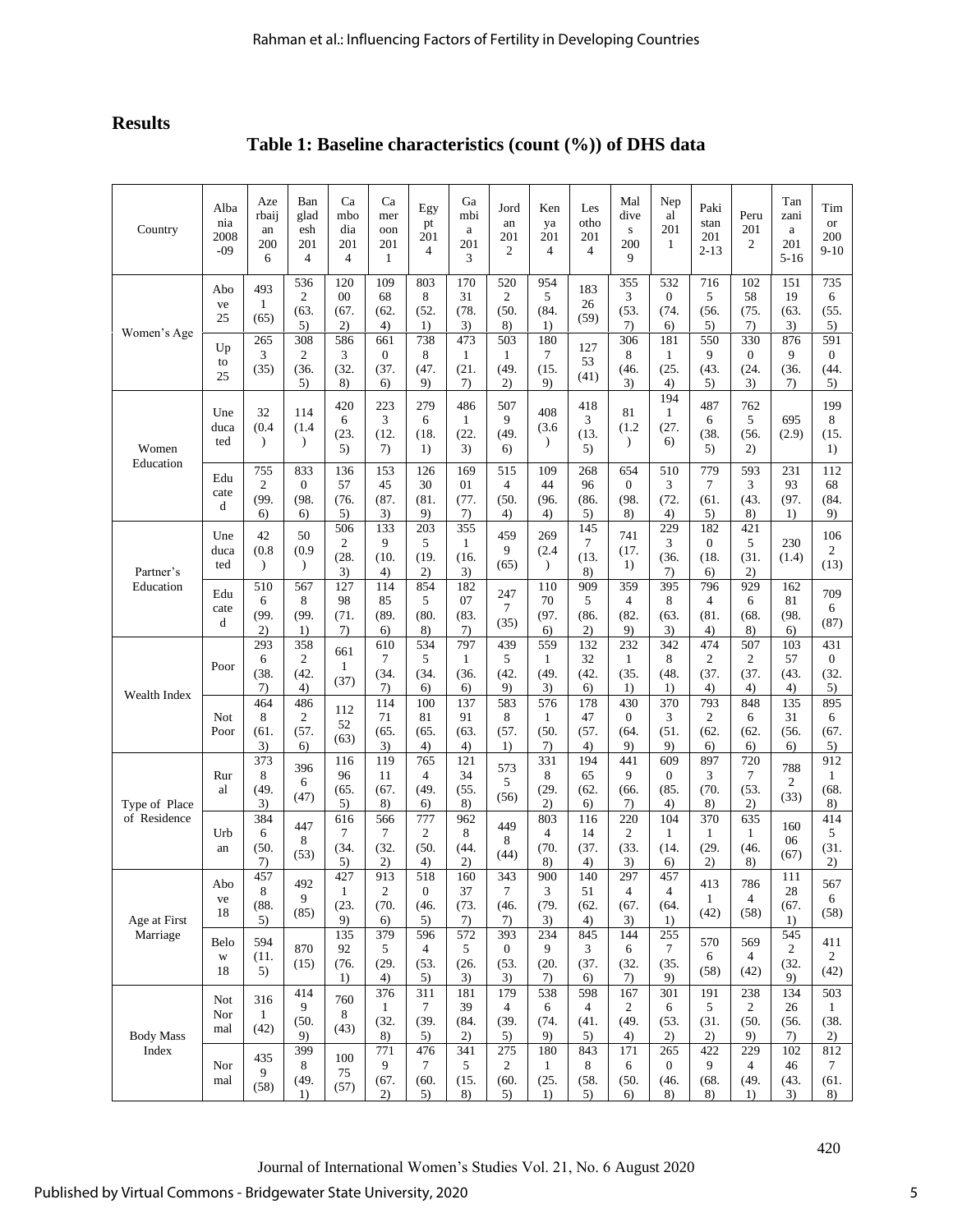|                                             | B        | Odds<br>$P -$ |       | 95% C.I. for OR |       |  |
|---------------------------------------------|----------|---------------|-------|-----------------|-------|--|
|                                             |          | Ratio         | value | Lower           | Upper |  |
| <b>Women's Age</b>                          | 0.162    | 1.176         | 0.000 | 1.169           | 1.182 |  |
| <b>Women's Education</b>                    |          |               | 0.000 |                 |       |  |
| Up to primary (Ref.                         |          |               |       |                 |       |  |
| Category)                                   |          |               |       |                 |       |  |
| Up to Secondary                             | $-0.420$ | 0.657         | 0.000 | 0.596           | 0.724 |  |
| Higher                                      | $-1.359$ | 0.257         | 0.000 | 0.205           | 0.322 |  |
| <b>Partner's Education</b>                  |          |               | 0.000 |                 |       |  |
| Up to primary (Ref.<br>Category)            |          |               |       |                 |       |  |
| Up to Secondary                             | $-0.423$ | 0.655         | 0.000 | 0.592           | 0.724 |  |
| Higher                                      | $-0.613$ | 0.542         | 0.000 | 0.462           | 0.636 |  |
| <b>Wealth Index</b>                         |          |               | 0.000 |                 |       |  |
| Poor (Ref. Category)                        |          |               |       |                 |       |  |
| Middle                                      | $-0.135$ | 0.874         | 0.017 | 0.783           | 0.976 |  |
| Rich                                        | $-0.308$ | 0.735         | 0.000 | 0.658           | 0.821 |  |
| <b>Type of Place of</b><br><b>Residence</b> |          |               |       |                 |       |  |
| Rural (Ref. Category)                       |          |               |       |                 |       |  |
| Urban                                       | $-0.260$ | 0.771         | 0.000 | 0.702           | 0.846 |  |
| Age at first marriage                       |          |               |       |                 |       |  |
| Below 18 (Ref. Category)                    |          |               |       |                 |       |  |
| 18 and above                                | $-0.586$ | 0.557         | 0.000 | 0.502           | 0.617 |  |
| <b>Body Mass Index</b>                      |          |               | 0.024 |                 |       |  |
| Normal (Ref. Category)                      |          |               |       |                 |       |  |
| Underweight                                 | 0.103    | 1.109         | 0.066 | 0.993           | 1.238 |  |
| Overweight                                  | $-0.079$ | 0.924         | 0.111 | 0.838           | 1.018 |  |
| <b>Constant</b>                             | $-4.572$ | 0.010         | 0.000 |                 |       |  |

**Table 2: A logistic regression coefficient showing different influencing factors for the fertility performance of Bangladesh**

From *Table 2,* we find that all the variables except Body mass index are significant at 5% level of significance. Among them, age is the lonely continuous variable and rests are categorical variables. Apart from women's age, all the odds ratio in favor of high fertility is below 1 indicating a decrease in high fertility. Alone age has an odds ratio greater than 1 which is the indication of a high chance of high fertility with age increase.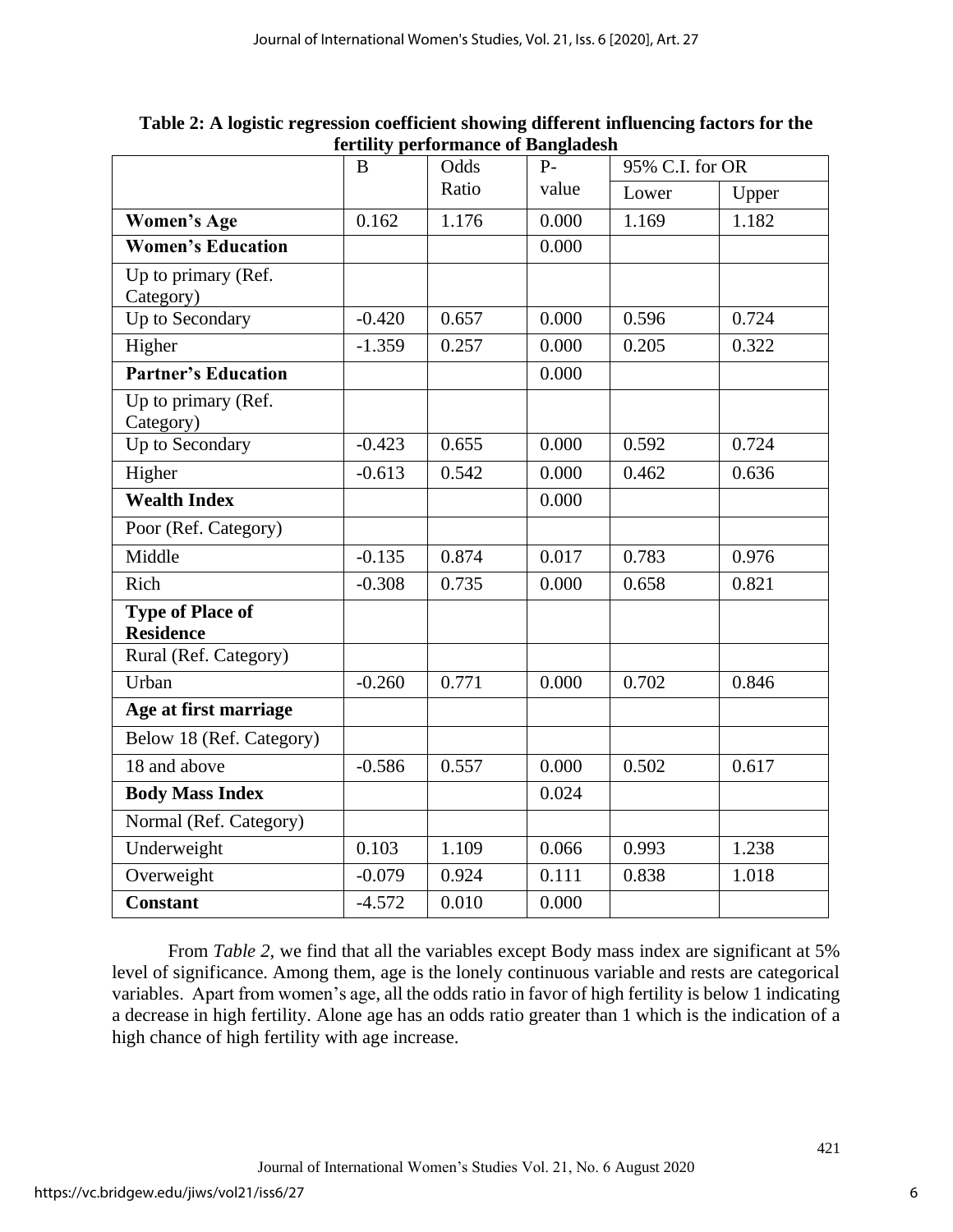| the event man ierunt       |                  |              |                    |                |                |  |  |  |
|----------------------------|------------------|--------------|--------------------|----------------|----------------|--|--|--|
| <b>Variable</b>            | <b>Pooled OR</b> | 95% CI       | <b>O-Statistic</b> | <b>P-value</b> | $\mathbf{I}^2$ |  |  |  |
| Women's age                | 0.06             | [0.06; 0.07] | 293.89             | < 0:01         | 95%            |  |  |  |
| Women's education          | 0.31             | [0.25; 0.39] | 783.15             | < 0:01         | 98%            |  |  |  |
| Partner's education        | 0.44             | [0.35; 0.56] | 847.52             | < 0:01         | 98%            |  |  |  |
| Wealth index               | 0.58             | [0.52; 0.65] | 479.94             | < 0:01         | 97%            |  |  |  |
| Type of place of residence | 0.62             | [0.55; 0.70] | 524.36             | < 0:01         | 97%            |  |  |  |
| Age at first marriage      | 0.47             | [0.40; 0.56] | 835.78             | < 0:01         | 98%            |  |  |  |
| Body Mass Index            | 0.74             | [0.64, 0.85] | 504.12             | < 0:01         | 97%            |  |  |  |

## **Findings of meta-analysis**

| Table 3: Summary of meta-analysis for different variables level as a treatment to explain |
|-------------------------------------------------------------------------------------------|
| the event high fertility                                                                  |

Table 3 illustrates that, among them women's age has the smallest pooled OR (0.06) [0.06; 0.07] and body mass index has the largest OR (0.74) [0.64, 0.85]. None of the confidence intervals of pooled OR overlap with 1 which is the evidence of statistical significance. Heterogeneity statistics for all the variables are statistically significant at 5% level of significance. The proportion of between-study variance is very close for the entire variable except for women's age where  $I^2 =$ 95% indicates 95% of the total heterogeneity is explainable rest 5% is due to within-study variance and can't be explained.

## **Findings of meta-regression**

| <b>Variables</b>               | <b>Moderator</b> | <b>Heterogeneity</b> | <b>Estimated</b> | <b>P-value</b> |
|--------------------------------|------------------|----------------------|------------------|----------------|
|                                |                  | explained            | slope            |                |
| Women's age                    | <b>PCHE</b>      | 34.34%               | $-0.0019$        | 0.0015         |
| Women's education              | <b>PCHE</b>      | 25.46%<br>$-0.0005$  |                  |                |
| Partner's education            | <b>PCHE</b>      | 55.67%               | $-0.0010$        | 0.0003         |
| Wealth index                   | <b>APG</b>       | 40.25%               | 0.0606           | 0.0012         |
| $\sigma$ f<br>Type of<br>place | <b>APG</b>       | 49.47%               | 0.0588           | 0.0053         |
| residence                      |                  |                      |                  |                |
| Age at first marriage          | <b>PCHE</b>      | 57.14%               | $-0.0008$        | 0.0001         |
| <b>Body Mass Index</b>         | <b>PCHE</b>      | 18.38%               | $-0.0004$        | 0.0302         |

#### **Table 4: Summary of Meta-Regression for explaining high fertility for different moderator variables**

**\***PCHE= per capita health expenditure, APG= annual population growth

Table 4 explains that the extra amount of heterogeneity is explained for all the variables at a 5% level of significance except variable women's education, which is significant at 10% level of significance. Here, only two moderator variables are included (PCHE and APG) but GDP was also included in the study as a moderator variable that couldn't significantly explain any heterogeneity.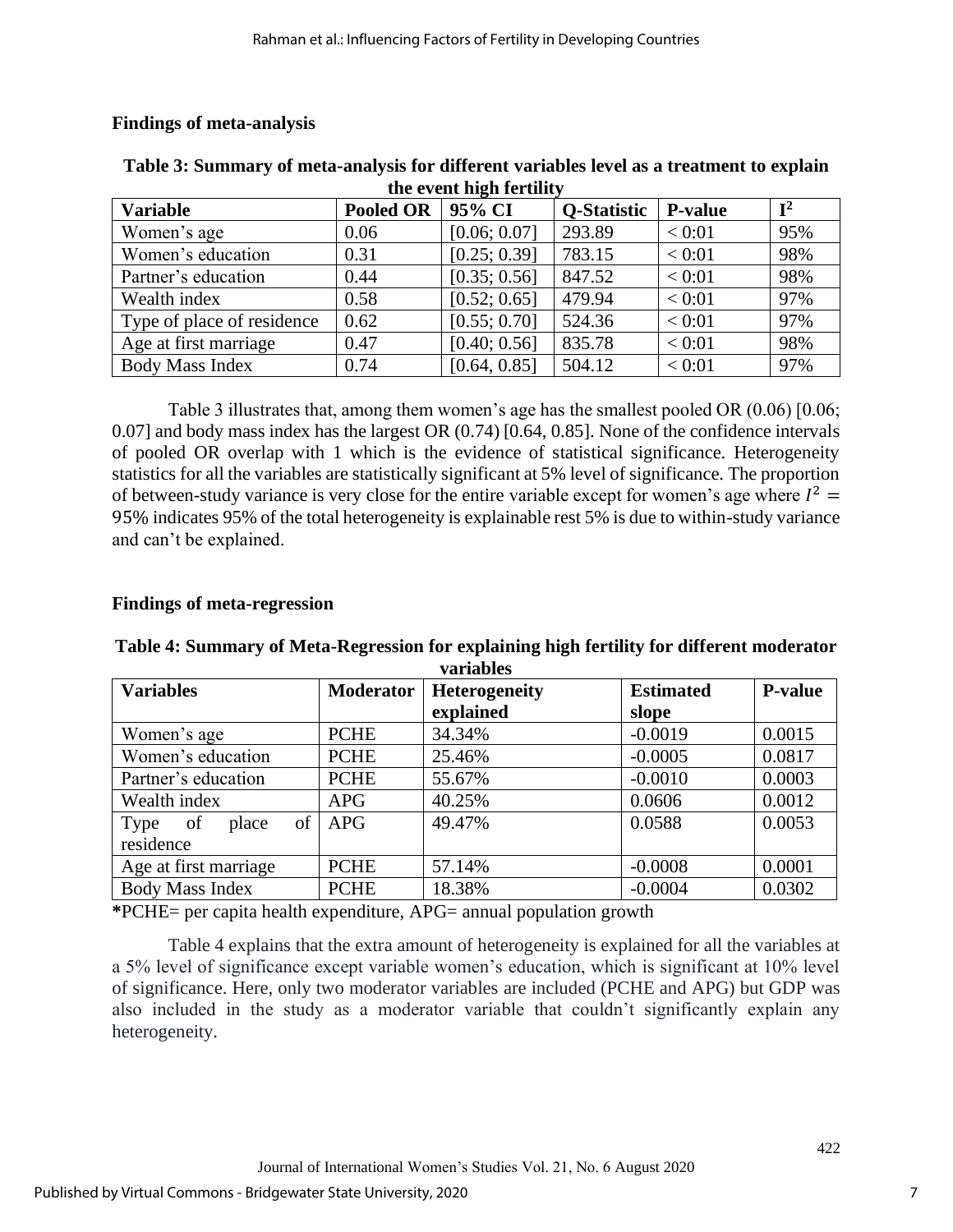## **Discussion**

The main purpose of the study is to determine factors that influence the fertility performance of women residing in developing countries. From logistic regression, we see that a unit increase in the age of the respondent, the odds in favor of contributing to high fertility increases by 1.176 units or 17.6%. This finding is statistically significant at a 5% level of significance with P-value =0.000. For the meta-analysis, overall pooled OR for variable women's age is 0.06 [0.06; 0.07]. This is the minimum of all other pooled Odds Ratio indicating that women age Up to 25 are 94% less likely to contribute to high fertility than women aged above 25. Previous studies also found the age of women to be a good determinant of fertility (Hakim & Mahmood, 1994; Joffe & Li, 1994; Howe et al., 1985; Stolzenberg & Waite, 1977).

From logistic regression, the odds ratio of respondent and respondent's partners those who have received up to secondary level education are 0.657 and 0.655 times respectively less likely to contribute to high fertility than those who have up to primary education. Meta-analysis proves that pooled OR for women's education is 0.31 [0.25; 0.39] which is the second lowest among all OR indicating 69% less chance of educated women to contribute in high fertility compared to uneducated women. This is also true for the education of partners with OR=0.44 [0.35; 0.56] which is the third lowest among all. Some previous studies also found women's education as a good determinant (Olfa et al., 2011; Adhikari, 2010, Hakim & Mahmood, 1994; Jain, 1981) and some also found both partners and women's education are good determinant [1, 16] (Hakim & Mahmood, 1994; Jain, 1981).

It is also found from the logistic regression that a rich respondent is 0.735 times or 26.5% less likely to contribute to high fertility than a poor respondent (Hakim & Mahmood, 1994; Martin, 1995; Caldwell, 1980). From meta-analysis we get, women from a poor family, contribute more to high fertility than not poor women as pooled OR is 0.58 [0.52; 0.65]. Finding obtained in previous studies are similar to our findings (Hakim & Mahmood, 1994; Martin, 1995; Caldwell, 1980).

Logistic regression analysis suggests a respondent who lives in an urban area is 0.771 times less likely to contribute to high fertility than the respondent from rural areas. Meta-analysis has shown that fertility performance was higher among rural women compared to urban women. As the pooled OR is 0.62 [0.55; 0.70] for urban women which is the 6th lowest. So residing in the urban area reduces fertility which is similar to previous studies findings  $[1, 19, 20]$  (Hakim  $\&$ Mahmood, 1994; Hill, 1990; Jain & Ross, 2012; Adhikari, 2010).

Logistic regression shows that those who were married at age 18 and above are 0.586 times less likely to contribute to high fertility than those who were married before age 18. Meta-analysis suggests that age at first marriage 18 and above, the pooled OR is 0.47 [0.40; 0.56] indications of 53% less chance to contribute in high fertility compared to those married below age 18. Similarities were seen in previous studies (Hakim & Mahmood, 1994; Hill, 1990; Adhikari, 2010; Howe et al., 1985).

From logistic regression for BMI, underweight and overweight respondents are 1.109 times and 0.924 times likely to contribute to high fertility than those who are normal weight. Findings for BMI are found to be insignificant at 5% level of significance.

The meta-analysis revealed that for BMI of women OR is 0.74 [0.64; 0.85] indicating normalweight women contribute less in high fertility than a not normal-weight woman by 0.74 times or only 26% less. These findings are similar to (Jokela et al., 2007) but opposite of findings in previous studies which found body mass index is not a good parameter of fertility (Vilarino et al., 2011; Howe et al., 1985).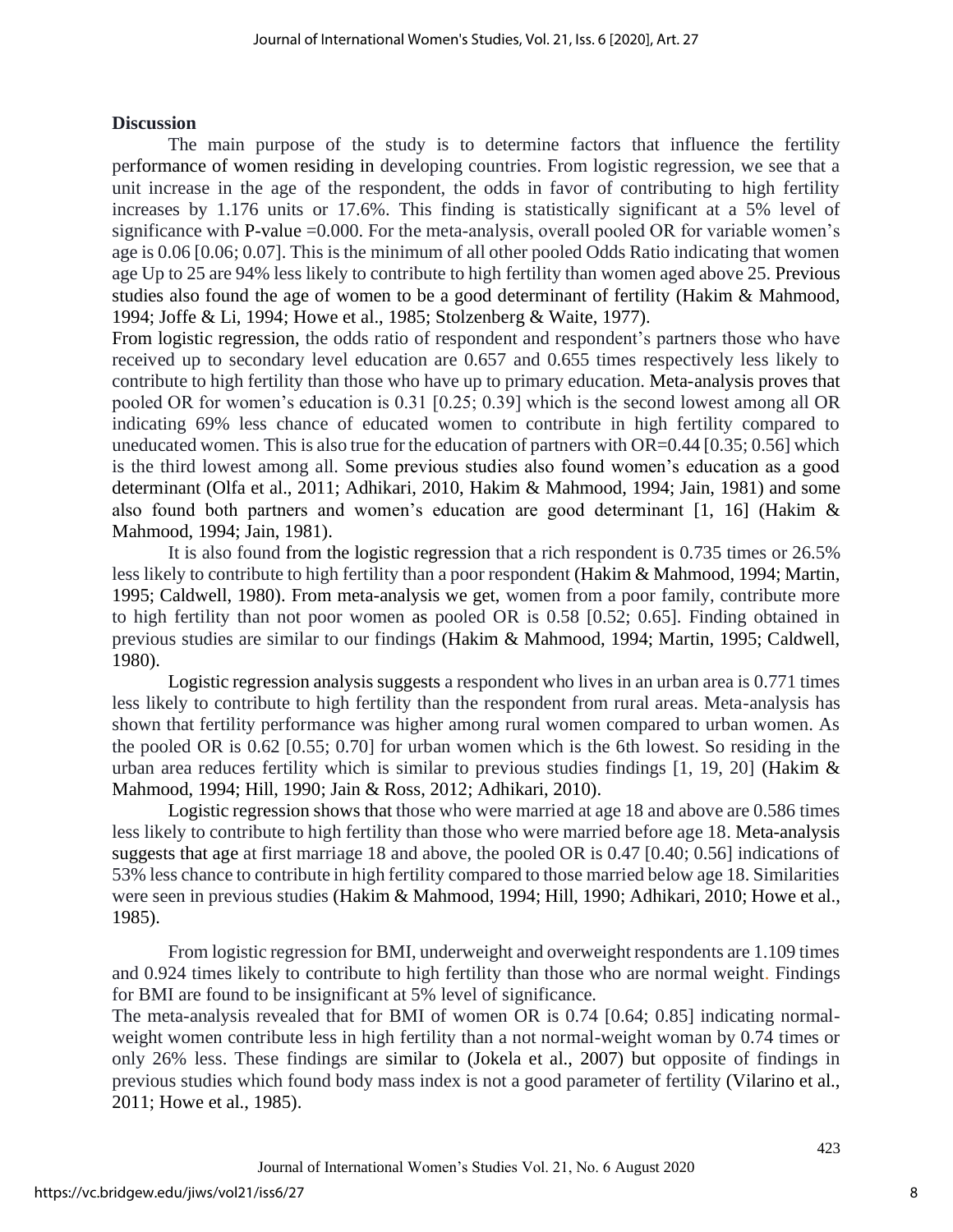Findings from meta-regression have shown, moderator variable per capita health expenditure alone can explain 57.14%, 55.67%, 34.34%, 25.46% and 18.38% of the total amount of heterogeneity respectively for variables age at first marriage, partner's education, wealth index, women's age, and body mass index. On the other hand, 49.47% and 40.25% of the heterogeneity can be explained by the moderator variable annual population growth for variables wealth index and type of place of residence. Fertility with the health expenditure per capita or annual population growth was never correlated in any of the previous studies.

## **Conclusions**

Following the analysis, researchers have concluded that there are a number of factors affecting fertility for developing countries. Women's age plays the most important role to explain their fertility performance: women with higher age showed higher fertility as the duration of the marriage is long to contribute to high fertility. Similarly, age at first marriage is also an important factor which implies lower fertility with rising age at first marriage. Also, education is one of the most important factors to explain fertility performance for both women and their partners. Urbanization leads to fertility decline as women residing in the urban area are at low risk to contribute to high fertility. Women's wealth index and body mass index are important factors to explain fertility behavior. Additionally, we found that per capita health expenditure of a country is a very important factor to explain the fertility of a country and this in turn influences most other fertility factors impacts.

## **Acknowledgment**

We are obliged to the DHS program from which we have collected data for our study purpose. We are also grateful to the World Bank data source from which we obtained our indicator that assisted us to conduct an additional part of the study.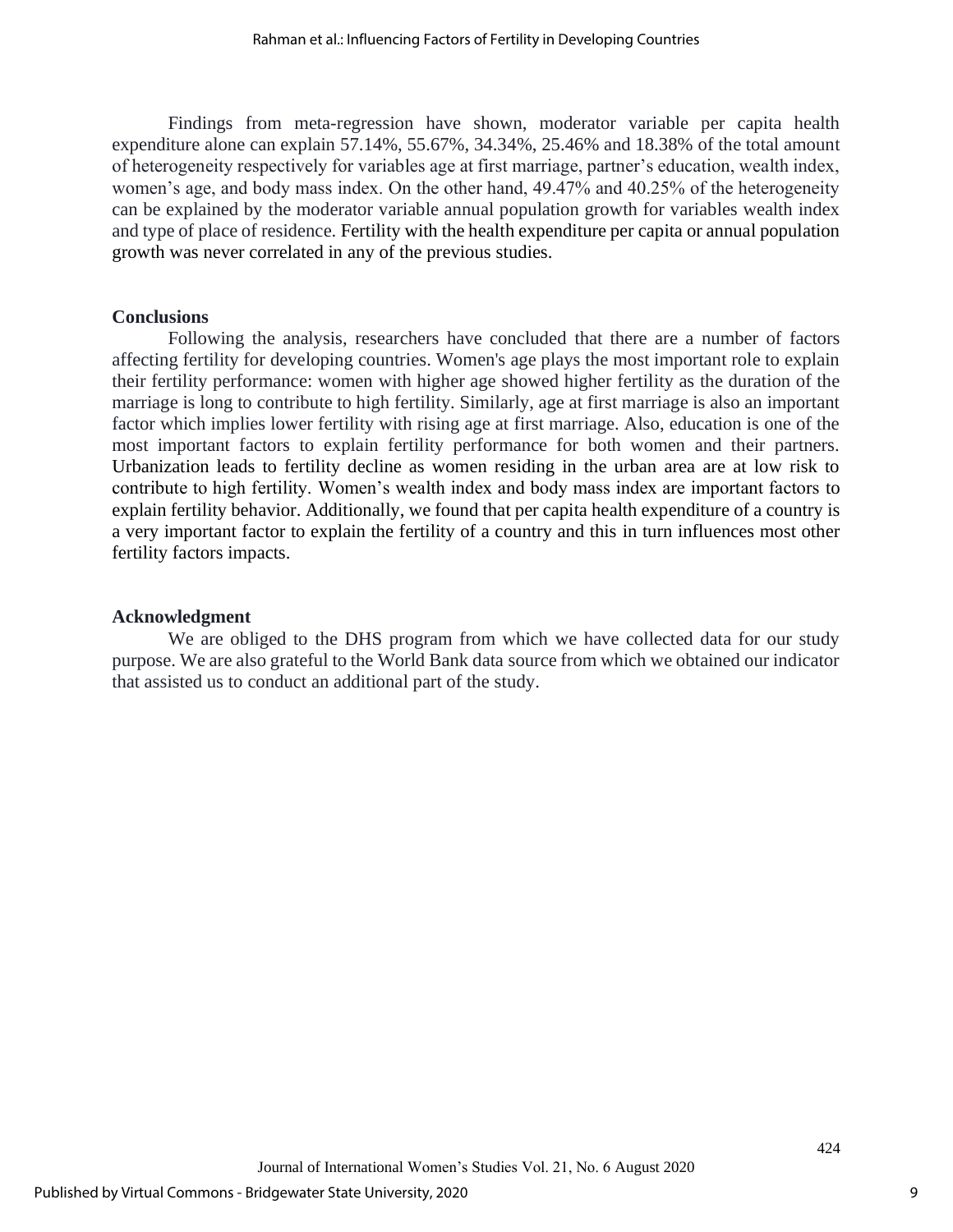## **References**

- Adhikari, R. (2010). Demographic, socio-economic, and cultural factors affecting fertility differentials in Nepal. BMC pregnancy and childbirth, 10(1), 19.
- Bulatao, R. A. (1984). Reducing Fertility in Developing Countries: A Review of Determinants and Policy Levers. World Bank Staff Working Papers No. 680 and Population and Development Series, No. 5. Publications Sales Unit, Department T, The World Bank, 1818 H Street, NW, Washington, DC 20433.
- Bongaarts, J. (2008). Fertility transitions in developing countries: Progress or stagnation? Studies in family planning, 39(2), 105-110.
- Bongaarts, J. (2001). Fertility and reproductive preferences in post-transitional societies. Population and development review, 27, 260-281.
- Borenstein, M., Hedges, L. V., Higgins, J. P., & Rothstein, H. R. (2011). Introduction to metaanalysis. John Wiley & Sons.
- Cleland, J., & Wilson, C. (1987). Demand theories of the fertility transition: An iconoclastic view. Population studies, 41(1), 5-30.
- Chen, D. G. D., & Peace, K. E. (2013). Applied meta-analysis with R. Chapman and Hall/CRC.
- Caldwell, J. C. (1980). Mass education as a determinant of the timing of fertility decline. Population and development review, 225-255.
- Huedo-Medina, T. B., Sánchez-Meca, J., Marín-Martínez, F., & Botella, J. (2006). Assessing heterogeneity in meta-analysis: Q statistic or  $I^2$  index? Psychological methods, 11(2), 193.
- Hakim, A., & Mahmood, N. (1994). Factors Affecting Fertility in Pakistan [with Comments]. The Pakistan Development Review, 33(4), 685-709.
- Howe, G., Westhoff, C., Vessey, M., & Yeates, D. (1985). Effects of age, cigarette smoking, and other factors on fertility: findings in a large prospective study. Br Med J (Clin Res Ed), 290(6483), 1697-1700.
- Hirschman, C., & Guest, P. (1990). Multilevel models of fertility determination in four Southeast Asian countries: 1970 and 1980. Demography, 27(3), 369-396.
- Hill, A. (1990). Population conditions in mainland Sub-Saharan Africa.
- Jones, G. W. (2006). A demographic perspective on the Muslim world. Journal of Population Research, 23(2), 243.
- Jain, A. K., & Ross, J. A. (2012). Fertility differences among developing countries: are they still related to family planning program efforts and social settings? International Perspectives on Sexual and Reproductive Health, 15-22.
- Jain, A. K. (1981). The effect of female education on fertility: A simple explanation. Demography, 18(4), 577-595.
- Jokela, M., Kivimäki, M., Elovainio, M., Viikari, J., Raitakari, O. T., & Keltikangas-Järvinen, L. (2007). Body mass index in adolescence and number of children in adulthood. Epidemiology, 18(5), 599-606.
- Joffe, M., & Li, Z. (1994). Male and female factors in fertility. American journal of epidemiology, 140(10), 921-929.
- Martin, T. C. (1995). Women's education and fertility: results from 26 demographic and health surveys. Studies in family planning, 26(4), 187-202.
- Normand, S. L. T. (1999). Meta‐analysis: formulating, evaluating, combining, and reporting. Statistics in medicine, 18(3), 321-359.